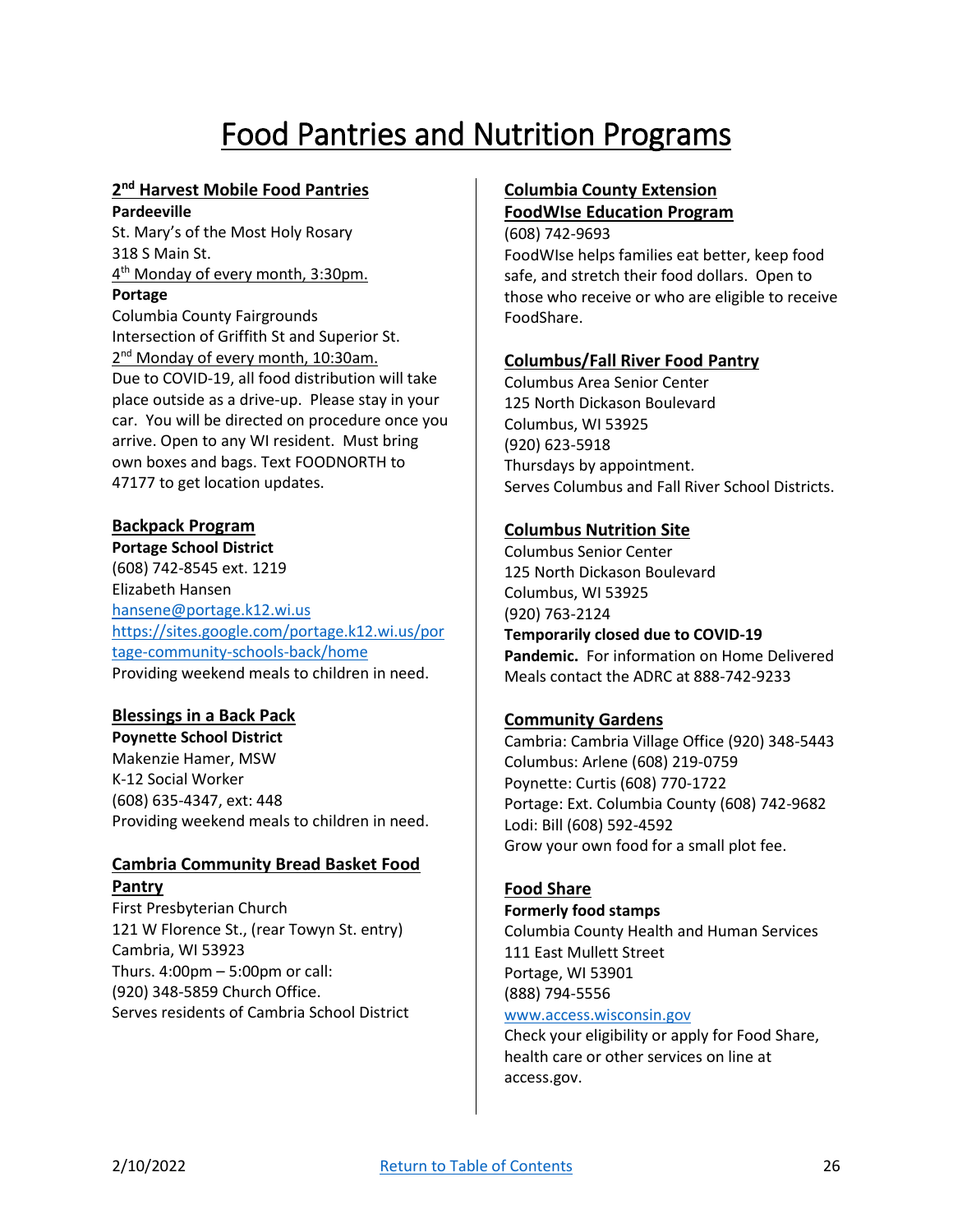## **Lost FoodShare or Quest Card**

877-415-5164

## **Neighbors in Constant Care Foundation (NICC)**

(920) 623-5540 or (920) 623-4722 Serves residents in Columbus/Fall River School Districts; Credit mediation, housing, food assistance, school supplies, or referral to other resources.

#### **Pardeeville Nutrition Site**

Angie Cox Library 119 N Main Street Pardeeville, WI 53954 (608) 617-1821

#### **Temporarily closed due to COVID-19 Pandemic.** For information on Home Delivered

Meals contact the ADRC at 888-742-9233

## **Portage Food Pantry**

415 E Howard Street Portage, WI 53901 (608) 742-3774 Mon. and Wed. 11:00 am – 12:00 pm Thurs.  $5:00 - 6:00$  pm Serves income eligible residents of Portage Community School District; must provide ID

## **Portage Nutrition Site**

111 East Mullett Street, Meeting Room 1 Portage, WI 53901 (608) 742-9211 **Temporarily closed due to COVID-19 Pandemic.** For information on Home Delivered Meals contact the ADRC at 888-742-9233

## **Portage Pop Up Food Pantry**

United Methodist Church 1804 New Pinery Road Portage, WI 53901 (608) 742-2107 Call for days/times All are welcome regardless of need/other local pantry use. Bring your own bags or boxes.

#### **Poynette Area Community Food Pantry**

Village Hall 106 S. Main St. Poynette, WI 53955 Serves residents of Poynette and surrounding communities. Tues. 1:00 – 3:00 pm and Thurs. 5:00 – 7:00 pm If there is a  $5<sup>th</sup>$  Tues./Thurs. pantry is closed.

#### **Poynette Nutrition Site**

Village Hall 106 S Main Street Poynette, WI 53955 (608) 635-2122 ext. 2 **Temporarily closed due to COVID-19 Pandemic.** 

#### **Prairie Pride Pantry**

United Methodist Church 103 Reagles St., Arlington, WI 53911 (608) 697-5880 Wed. 4:00 – 5:30 pm; Sat 9:00 - 10:30 am Serves residents of Arlington and Poynette and Towns of Dekorra, Hampton, and Leed. Masks required.

#### **Reach Out Lodi Community Store**

601 Clark Street Lodi WI 53555 (608) 592-4592 [www.reachoutlodi.org](http://www.reachoutlodi.org/)

M-F 8:30 – 3:30PM, Saturday 8:00 – 11:00AM. Provides FREE assistance to families and individuals in crisis to meet their basic living needs.

#### **Rio Area Food Pantry**

Rio Community Center 104 Lincoln Ave. Rio, WI 53960 (608) 429-3728 John Atkinson  $2<sup>nd</sup>$ , 3<sup>rd</sup> and 4<sup>th</sup> Mondays 10:00 am – 12:00 pm 4 th Monday 5:00 – 6:00 pm Serves income eligible residents living within the school districts of: Cambria-Friesland, Doylestown, Ostego & Rio. ID required.